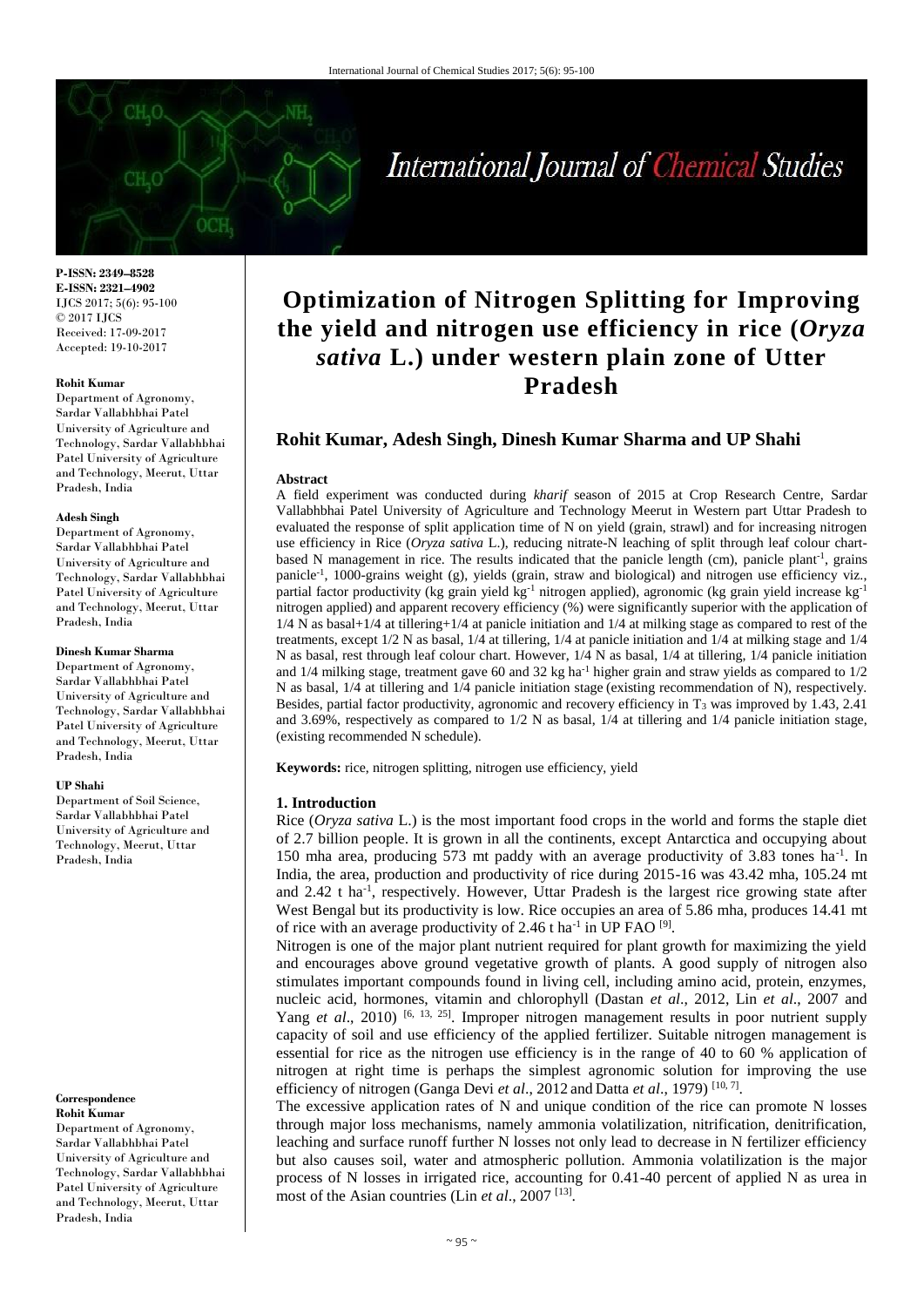It has been observed that more than 60 % of applied nitrogen is lost due to lack of harmonization between the nitrogen demand and nitrogen supply (Yadav *et al.*, 2004) <sup>[23]</sup>. However, the judicious use of N fertilizer in rice requires balancing N fertilizer application rates with the needs of plants. Split application is one strategy for the efficient use of N fertilizer throughout the growing season by synchronizing N application with plant demands, denitrification and leaching losses can be reduced and N uptake improved resulting in maximum straw and grain yield and an enhanced harvest index (Lampayan *et al.*, 2010)<sup>[12]</sup>. Nitrogen application should coincide with crop growth and its requirement. The leaf color chart (LCC) is an easy to use and inexpensive diagnostic tool for monitoring the relative greenness of a rice leaf as an indicator of the plant N status. The LCC can be used to guide the application of fertilizer N to maintain an optimal leaf N content for achieving high rice yield with effective N management (Sen *et al*., 2011) [18]. Another method of fertilizer application is foliar application method; foliar application refers to the spraying on leaves of growing plant with suitable fertilizer solution. It is effective to the crop which is growing in water-logging condition. When N fertilizer is available in low amount nitrogen can be supplies to plant through foliar application for economic effectiveness and to reduce the different type of losses viz., denitrification, ammonia volatilization and leaching (Mirza *et al*., 2009 and Saikia *et al.*, 2012)<sup>[15, 17]</sup>. To minimize potential N losses, N fertilizer should be applied according to the time and the needs of the crops. In addition, to solve these problems, farmers could have recourse to variable-rate N fertilization, accounting for the spatial patterns of N fertility, as suggested by precision (LCC) agriculture applications (Nachimuthu *et*   $al., 2007$  and Yoseftabar, 2013)<sup>[16, 26]</sup>. Thus, the sufficient method of nitrogen application and suitable time of application may play an important role in minimizing the present large gap between potential and achievable yields of rice. Keeping all these facts in view, the present investigation entitled "Efficient management of nitrogen in basmati rice (*Oryza sativa* L.)" was carried out at Crop Research Center of Sardar Vallabhbhai Patel University of Agriculture and Technology Meerut (U.P.) during *kharif*, 2015.The objective of the presentst investigation was to find out the effect of nitrogen management on yield attributes, yield and nitrogen use efficiency in rice.

#### **2. Materials and Methods**

#### **2.1. Study site**

A field experiment was conducted with rice variety Pusa sughandha-5 (25 days old seedling transplanted at a spacing of (20×15 cm<sup>2</sup>) during *kharif* season of 2015 at Crop Research Centre, Sardar Vallabhbhai Patel University of Agriculture and Technology, Meerut (29°40′ N latitude and 77°42′ E longitude and at an altitude of 237 m MSL) in western part Uttar Pradesh. The climate of Meerut is sub-tropical with dry hot summer and cold winter. The average annual rainfall is 1150 mm which is received during the latter part of June to mid-September. The experimental field had an even topography with good drainage system and soil was well drained, sandy loam in texture and slightly alkaline in reaction with medium in organic carbon, available phosphorus and available potassium but low in available nitrogen with an electrical conductivity (1:2, soil: water) of 1.65 dS/m.

# **2.2. Experimental detail**

The experiment was laid out in randomized block design with net plot size  $4 \times 2.6$  m<sup>2</sup> with three replications. Ten treatments  $(T_1$ -Control,  $T_2$ -1/2 N as basal, 1/4 at tillering and 1/4 panicle initiation stage,  $T_3 - 1/4$  N as basal,  $1/4$  at tillering,  $1/4$  panicle initiation and  $1/4$  milking stage,  $T_4$ -1/2 N as basal, 1% foliar application of nitrogen at tillering and panicle initiation stage,  $T<sub>5</sub>$ -1/2 N as basal, 1% foliar application of nitrogen at tillering, panicle initiation and milking stage,  $T_6$ -1/2 N as basal, 1% foliar application of nitrogen at tillering, booting, panicle initiation and milking stage,  $T_7$ - 1/4 N as basal, 1% foliar application of nitrogen at tillering, panicle initiation and milking stage,  $T_{8}$ - 1/4 N as basal, 1% foliar application of nitrogen at tillering, booting, panicle initiation and milking stage, T9- 1/2 N as basal, rest through leaf colour chart and  $T_{10}$ -1/4 N as basal, rest through leaf colour chart) comprised of splitting of nitrogen as basal, at tillering, panicle iniation and milking stage in different proportions including foliar spray, use of LCC  $(< 4)$  and control.

# **2.3 fertilizers Application**

The fertilizer dose, as per the treatments was applied through urea (46% N), single super phosphate (16%  $P_2O_5$ ), muriate of potash (60% K<sub>2</sub>O), and  $ZnSO<sub>4</sub>(21%Zn)$ . In all, entire dose of phosphorus, potassium and Zinc was applied at the time of sowing, while varying dose of N was applied, treatment wise. The LCC developed by the International Rice Research Institute (IRRI 1996) with strips (Fig.1) of six shades of green colour showing increasing intensity of colour with increasing number was used in the study. The leaf colour chart readings were taken at 10 days interval (10, 20, 30, 40, 50, 70, 80 and 90 DAT) starting from 10 DAT till milking stage. Ten disease free hills were selected at random from the sampling area in each plot. From each hill topmost fully expanded leaf was selected and LCC readings were taken by placing the middle part of the leaf on the chart and the leaf colour was observed by keeping the sun light blocked by body as sun light affects leaf colour reading (Fig 2). Whenever the green colour of more than 5 out of 10 leaves were observed equal to or below a set critical limit (4) of LCC, nitrogen was applied  $@$  20 kg ha<sup>-1</sup>. The last split application of N was completed by 90 days after transplanting coinciding with the milking stage. The 1% nitrogen (17.44 kg urea/800 liter fresh water) solution for foliar application was prepared by mixing 8 kgN in 800 liter fresh water. At each stage, 800 liter (8kg N ha<sup>-1</sup>) solution was applied in one hector. This solution was sprayed by a knapshek sprayer using flat fan nozzle till all the leaves got moistened at tillering, booting, panical initiation and milking stage of rice. The plots were sprayed during late afternoon hours when wind speed slowed down to less than 10 km hr<sup>-1</sup>.



**Fig 1:** An over view of leaf color leaf chart (< 4 critical value in rice)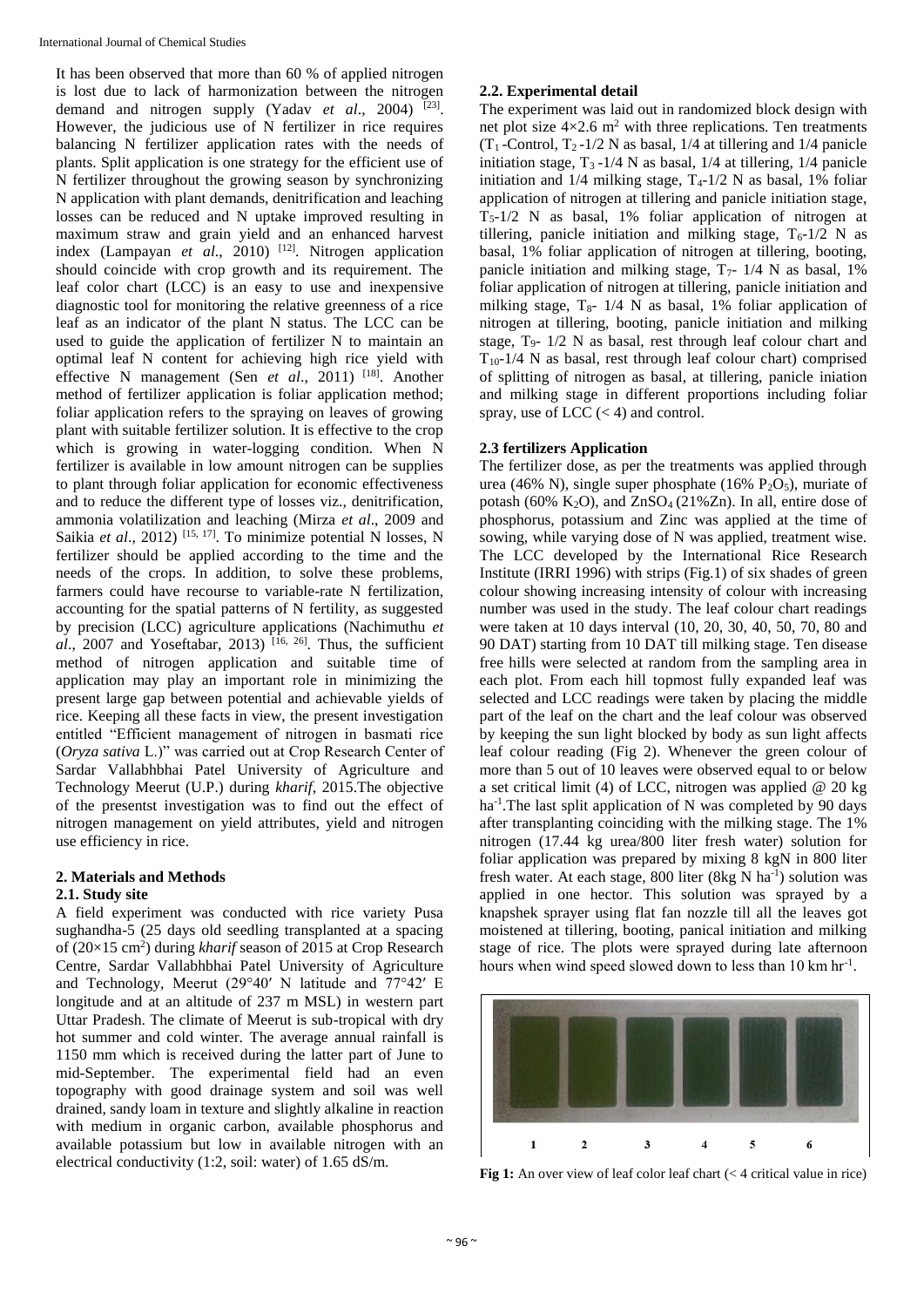

Fig 2: Taken the leaf color leaf chart reading at 10 days interval

**Table 3:** Amount of nitrogen added through treatments.

| <b>Symbols</b> | <b>Treatments</b>                                                                                                | Nitrogen $(kg ha^{-1})$                                                                |
|----------------|------------------------------------------------------------------------------------------------------------------|----------------------------------------------------------------------------------------|
| $T_1$          | Control                                                                                                          |                                                                                        |
| T <sub>2</sub> | $1/2$ N as basal, $1/4$ at tillering and $1/4$ panicle initiation stage                                          | 120 (60 kg/ha as B and two equal splits at T and PI)                                   |
| $T_3$          | $1/4$ N as basal, $1/4$ at tillering, $1/4$ panicle initiation and $1/4$ milking<br>stage                        | 120 (30 kg/ha as B and three equal splites at T, PI and M)                             |
| T <sub>4</sub> | $1/2$ N as basal, 1% foliar application of nitrogen at tillering and<br>panicle initiation stage                 | 76 (60 as B and 8 kg/ha two time foliar application at T<br>and PI)                    |
| T <sub>5</sub> | $1/2$ N as basal, 1% foliar application of nitrogen at tillering, panicle<br>initiation and milking stage        | 84 (60 as B and 8 kg/ha three time foliar application at T,<br>PI and M)               |
| T <sub>6</sub> | 1/2 N as basal, 1% foliar application of nitrogen at tillering, booting,<br>Panical initiation and milking stage | 92 (60 as B and 8 kg/ha foure time foliar application at $T$ ,<br>$B$ , PI and M)      |
| T <sub>7</sub> | 1/4 N as basal, 1% foliar application of nitrogen at tillering, panicle<br>initiation and milking stage          | 54 (30 kg/ha as B and 8 kg/ha three time foliar application<br>at $T$ , $PI$ and $M$ ) |
| T <sub>8</sub> | 1/4 N as basal, 1% foliar application of nitrogen at tillering, booting,<br>panicle initiation and milking stage | $62$ (30 kg as B, 8 kg/ha foure time foliar application at T,<br>$B$ , PI and M)       |
| T <sub>9</sub> | 1/2 N as basal, rest through leaf colour chart                                                                   | 100 (60 kg as B and 20 kg/ha two splits bassed on LCC<br>reading)                      |
| $T_{10}$       | 1/4 N as basal, rest through leaf colour chart                                                                   | 90 (30 kg as B and 20 kg/ha three splites bassed on LCC<br>reading)                    |

#### **2.3. Method of data collection**

At physiological maturity, Shoots bearing panicles  $m<sup>-2</sup>$  at the time of harvesting were recorded by using a quadrate of one square meter in each plot while, another yield attributes viz., panicle length (cm), grain panicle<sup>-1</sup> and test weight (g) were measured by harvesting from five tagged plants from each plot and grouped into small, medium and large size. From these groups five panicles were selected and length was measured and average was computed as panicle length. The panicles selected for measuring length were used to record the grain panicle<sup>-1</sup>. The grains are removed by threshing and numbers of filled grains were counted and average number of grains panicle-1 was worked out. A handful of seeds were taken without any bias from the total seeds of the plot, after threshing and cleaning. One thousand filled grains from each plot samples were counted, weighed on electronic balance and expressed in grams. After threshing cleaning and drying the grains, the grain yield was recorded in kg plot<sup>-1</sup>. The crop was harvested when 90% of the seeds become golden yellow in color (physiological maturity).The yield of net plot and then converted to q ha<sup>-1</sup>. Dry weight of straw collected from net plot was recorded after sun drying for 5-6 days and expressed in q ha<sup>-1</sup> and after drying weighed the biological yield in kg plot<sup>-1</sup> than converted in q ha<sup>1</sup>.

# **2.3.1. Harvest index**

The harvest index of rice was obtained by dividing the economic yield (grain yield) with the biological yield (grains+straw) according to Donald and Hamblin  $(1976)$ <sup>[8]</sup> and represented in percentage as:

Harvest Index (%) = 
$$
\frac{\text{Economic yield (q ha-1)}}{\text{Biological yield (q ha-1)}} \times 100
$$

# **2.3.2. Nitrogen use efficiency**

Total N in the straw and grain samples were used to analyze N use efficiency and its component traits according to an expanded model of Cassman et al. (1998)<sup>[5]</sup>.

The following expressions were used for determining NUE as:

Partial factor productivity (kg grain yield kg nitrogen applied-<sup>1</sup>) was calculated as follows:

$$
PFP = \frac{Y}{N}
$$

Where,

 $Y =$  crop yield (kg ha<sup>-1</sup>)

N= nitrogen applied (kg ha<sup>-1</sup>)

Agronomic efficiency (kg grain yield increase/kg nitrogen applied) was calculated as follows:

$$
AE = \frac{Yn - Yo}{N}
$$

Where,

Yn=crop yield (kg ha<sup>-1</sup>) in fertilized plot Yo=crop yield  $(kg ha<sup>-1</sup>)$  in control plot

N=nitrogen applied ( $kg \text{ ha}^{-1}$ )

Apparent recovery efficiency (%) was calculated as follows:

$$
RE = \frac{Un-U_0}{N}
$$

Where,

Un= total nitrogen uptake in  $(kg ha<sup>-1</sup>)$  in fertilized plot  $U_0 =$  total nitrogen uptake (kg ha<sup>-1</sup>) in control plot N= nitrogen applied (kg ha<sup>-1</sup>)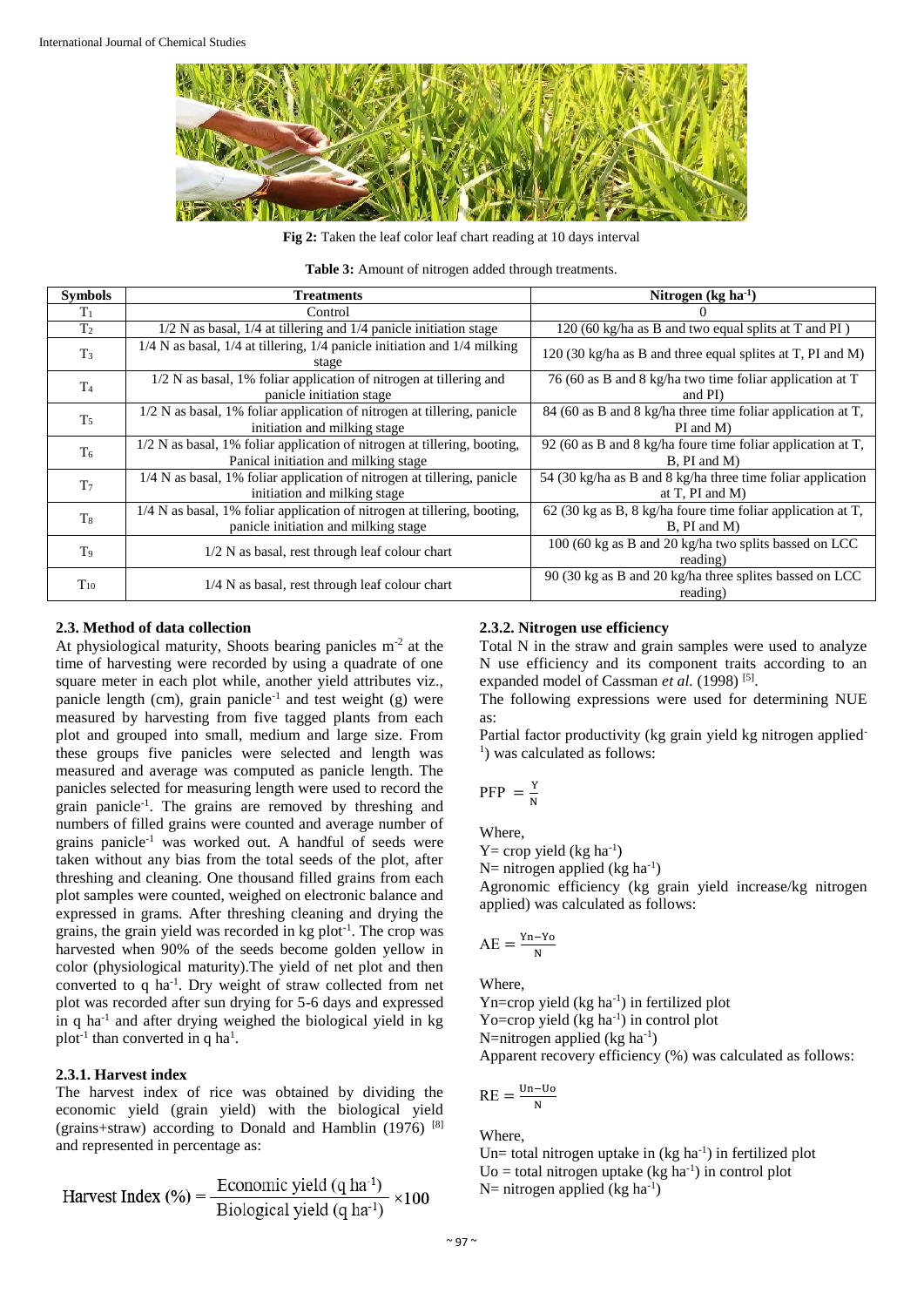## **3. Results and Discussion**

# **3.1. Yield attributes and yield**

The significantly highest panicle  $m<sup>2</sup> (326)$  was found with the application of nitrogen as 1/4 basal, 1/4 at tillering, 1/4 at panicle initiation and  $1/4$  at milking stage (T<sub>3</sub>) followed by T<sub>2</sub>  $(324 \text{ and } )$  and  $T_{10}$   $(321)$  while significantly minimum  $(238)$ panicle m<sup>-2</sup> was noted in control, followed by  $T_7$  and  $T_8$  (Table 3.1). The application of nitrogen as 1/2 basal, 1/4 at tillering, 1/4 panicle initiation and 1/4 milking stage  $(T_3)$  produces the longest panicle (23.5 cm), whereas the shortest panicle (18.6) cm) were noticed under control  $(T_1)$ . But, the variation between control and all the nitrogen splitting treatments  $(T_2$  to  $T_{10}$ ) was statistically significant. Significantly highest average number of filled grains panicle<sup>-1</sup> (184) was observed with nitrogen applied as 1/2 basal, 1/4 at tillering, 1/4 panicle initiation and  $1/4$  milking stage  $(T_3)$ , which was statistically *on par* with  $T_2$  (1/2 N as basal, 1/4 at tillering, 1/4 panicle initiation and  $1/4$  milking stage) and  $T_{10}$  ( $1/4$  N as basal, rest through leaf colour chart), while the minimum number of filled grains panicle<sup>-1</sup> (152) was recorded under control  $(T_1)$ . The significantly maximum 1000-grains weight (22.45 g) was recorded when nitrogen was applied as 1/2 basal, 1/4 at tillering,  $1/4$  panicle initiation and  $1/4$  milking stage  $(T_3)$ . The next best treatments in regards to test weight were  $T_{10}$ ,  $T_9$  and  $T<sub>6</sub>$ . Although, all the treatments brought significant variation over control. Whereas, minimum 1000-grains weight (17.36 g) was recorded in control plot  $(T_1)$ . The higher value of grain, straw and biological yield ha<sup>-1</sup> along with harvest index (Table 3.2) were observed under  $T_3$  (1/4 N as basal, 1/4 at tillering, 1/4 at panicle initiation and 1/4 at milking stage) as compared to recommended split application of nitrogen as 1/2 as basal,  $1/4$  at tillering and  $1/4$  panicle initiation  $(T_2)$  by the experts, however the difference was not significant for harvest index. The non-significant values of harvest index may probably be due to marginal differences in grain and straw yields and their contrast trends. The increase in grain and straw yields might be due to the role of nitrogen in determining the amount of sunshine absorbed by green leaves of crops, the efficiency of conversion of sunshine to biomass, efficient partitioning of biomass into reproductive parts and also due to significantly higher values of yield attributes *viz*. panicle  $m<sup>2</sup>$ , panicle length (cm), filled grains panicle<sup>-1</sup> and test weight (g) in  $T_3$  as compared to rest of the treatments. Further, the yield was also comparable where 1/2 N as basal and rest through LCC or 3-4 foliar spray  $(T_5, T_6, T_4$  and  $T_{10}$ ). This was probably due to the fact that the split application of nitrogen must helped in continuous and gradual supply of nitrogen to the plant to maintain green ness of leaves for longer period which resulted in increased photosynthetic area, greater dry matter accumulation and also more translocation of photosynthates towards sink and there by improve the yield attributes and yields, in which nitrogen plays a vital role. Similar opinions were also made by (Mannan *et al.*, 2012) <sup>[14]</sup>. Youseftabar *et al.* (2012) <sup>[27]</sup> reported that split application of nitrogen resulted in utilization of nitrogen more efficiently by the crop which result in optimum utilization of solar energy, higher assimilates production and its conversion to starches resulted higher grains number and weight that ultimately led to more biomass and grain yield production. Satpute *et al*. (2015) [19] also realized the superiority of LCC based nitrogen application over other methods. The higher biological yield in T3 treatment was mainly due to the combined effects of higher grain and straw yields. Yadvinder *et al.* (2007)<sup>[24]</sup> suggests that LCC-based N management assures optimal rice yields

consistent with efficient N use and enhanced farmers' profits due to saving in the use of N fertilizers. A basal application of N @ 20 kg ha<sup>-1</sup> though increased the growth parameters, it was not reflected in yields. But when LCC based N was supplied up to panicle initiation stage it enhanced yield with location specific.

# **3.2. Nitrogen use efficiency**

The data (Table 3.3) pertaining to nitrogen use efficiency *viz*., partial factor productivity, agronomic efficiency, recovery efficiency in rice crop. The application of nitrogen as 1/4 basal and 1% foliar application of nitrogen at tillering, panicle initiation and milking stage  $(T_7)$  brought significantly maximum value of partial factor productivity (81.48 kg grain yield kg<sup>-1</sup> nitrogen applied followed by  $T_8$  (1/4 N as basal+1%) foliar application at tillering, booting, panicle initiation and milking stage) as compared to rest of the treatments. However, the % increment in  $T_8$  (1/4 N as basal, 1% foliar application of nitrogen at tillering, booting, panicle initiation and milking stage) over  $T_2(1/2 \text{ N as basal}, 1/4 \text{ at tillering and})$  $1/4$  at panicle initiation) and  $T_3$  in relation to PEP was to the tune of 88.74 and 86.0%, respectively. While, lowest partial factor productivity of  $43.17$  kg grain yield  $120 \text{ kg}^{-1}$  nitrogen applied was noticed in  $T_2$  (1/2 N as basal, 1/4 at tillering and 1/4 at panicle initiation) treatment. The application of nitrogen as 1/4 basal, 1% foliar application of nitrogen at tillering, panicle initiation and milking stage  $(T_7)$  resulted into significantly higher value of agronomic efficiency (31.48 kg grain yield increase/ kg nitrogen applied), which was statistically *on par* with  $T_8$  (1/4 N as basal, 1% foliar application of nitrogen at tillering, booting, panicle initiation and milking stage) than rest of the treatments. The next in the order were  $T_4$ ,  $T_5$ , and  $T_{10}$  treatments. The application of nitrogen 120 kg ha<sup>-1</sup> in 4 equal splits  $(T_3)$  improved the agronomic efficiency by 2.4 % over 1/2 as basal and rest in two equal splits  $(T_2)$ . Likewise, 30 kg N as basal and rest through LCC (T<sub>10</sub>) had 13.56 % increase over T<sub>9</sub> (1/2 as basal and rest through LCC). While, the lowest agronomic efficiency  $(20.67 \text{ kg grain yield increase } 120 \text{ kg nitrogen}^{-1})$ was recorded with the application of nitrogen 1/2 as basal, 1/4 at tillering and 1/4 panicle initiation (existing recommendation). Apparent recovery efficiency (%) in rice crop varied from 86.17 to 64.40% among various treatments, though split application of nitrogen as 1/4 basal, 1% foliar application of nitrogen at tillering, panicle initiation and milking stage  $(T_7)$  gave significantly higher value of crop recovery efficiency followed by  $T_8$  (1/4 N as basal, 1% foliar application of nitrogen at tillering, booting, panicle initiation and milking stage). However, the per cent increment in  $T_7$ over  $T_2$  and  $T_3$  was 33.80 and 29.03%, respectively. The application of 120 kg N as  $1/4$  each in 4 equal splits  $(T_3)$ improved the apparent recovery efficiency by 3.6 % over 1/2 as basal and rest in 2 equal splits  $(T_2)$ . Likewise 30kg N as basal, rest through LCC  $(T_{10})$  had 15.62 % increase over  $T_9$ (1/2 as basal and rest through LCC). The application of nitrogen as 1/4 basal, 1% foliar application of nitrogen at tillering, panicle initiation and milking stage  $(T<sub>7</sub>)$  led to increased partial factor productivity (81.48 kg grain/kg nitrogen applied), agronomic efficiency (31.48 kg grain yield increase/kg nitrogen applied) and apparent recovery efficiency (86.17%) as compared to  $T_2$  and  $T_3$ . This was probably due to greater exposure of applied nitrogen at the time of sowing to a range of possible loss processes (immobilization, leaching, denitrification, and clay fixation) at a time when nitrogen uptake rates are relatively low and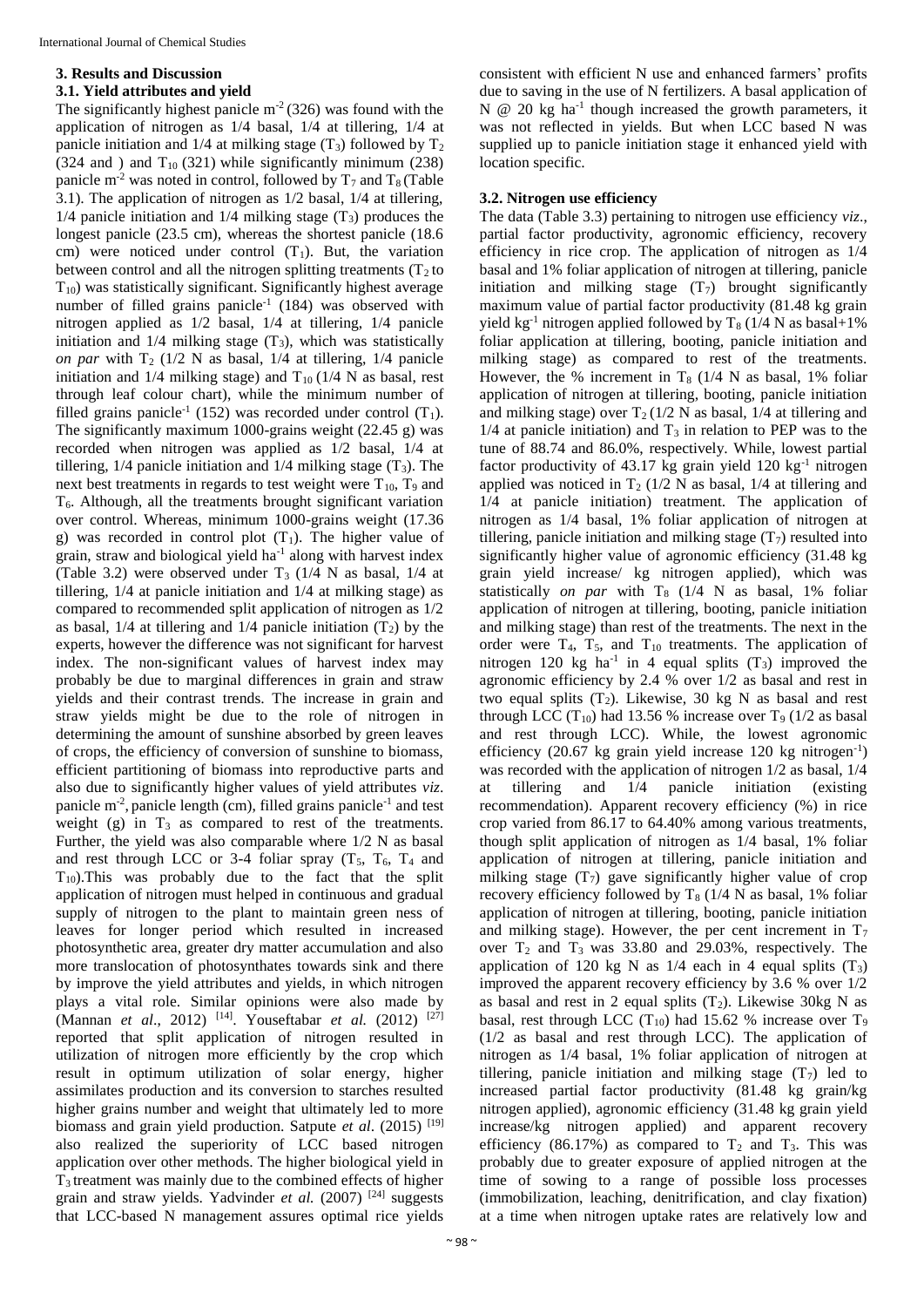higher grain yield with lesser N application throusing of LCC and and foliar application of besides saving of 30-40 % kg N/ha. These finding corroborate the findings of Bandyopadhyay, K.K., and Sarkar, M.C. (2005), [2] Tayefe, *et al.* (2011) <sup>[20]</sup> and Bhuyan *et al.* (2012). <sup>[3]</sup> The increased nitrogen use efficiency (PFP, AE and RE) in  $T_3$  over  $T_2$ ,  $T_7$ over  $T_6$  and  $T_{10}$  over  $T_9$  indicated that the increase in nitrogen use efficiency was due to the fact that fertilizer nitrogen recovery by crop greater when nitrogen application is delayed compared with when applied at the time of sowing. Bijay-Singh *et al.*  $(2012)$ <sup>[4]</sup> also reported that the combination of foliar application and LCC bassed N management strategies resulted in optimum rice grain yield and high N use efficiency with less fertilizer N application than the blanket

recommendation.

#### **4. Conclusion**

it could be infered that yield (grain straw and biological) and nitrogen used efficiency in basmati rice was improved by application of  $120 \text{ kg}$  ha<sup>-1</sup> in 4 equal splits (as basal, at tillering, at panicle initiation and at milking stage). Moreover, 90 kg N/ha  $(1/2)$  as basal and rest through LCC,  $\lt$  4) also prove to be better for economic rice production. Thus, study suggests that rice can be successfully grown under semi-arid conditions of Western Uttar Pradesh on  $120$  kg ha<sup>-1</sup> in 4 equal splits. Further, one more year research is also needed to validate the recommendations under Western Uttar Pradesh conditions.

|                  | <b>Yield attributes</b> |                     |                                               |                   |  |
|------------------|-------------------------|---------------------|-----------------------------------------------|-------------------|--|
| <b>Treatment</b> | Panicles/ $m2$          | Panicle length (cm) | <b>Filled grains</b><br>panicle <sup>-1</sup> | Test weight $(g)$ |  |
| $T_1$            | 238                     | 18.61               | 152                                           | 17.36             |  |
| T <sub>2</sub>   | 324                     | 23.19               | 182                                           | 22.23             |  |
| $T_3$            | 326                     | 23.51               | 184                                           | 22.45             |  |
| T <sub>4</sub>   | 313                     | 21.28               | 172                                           | 21.07             |  |
| $T_5$            | 315                     | 21.66               | 173                                           | 21.36             |  |
| $T_6$            | 317                     | 21.92               | 175                                           | 21.68             |  |
| T <sub>7</sub>   | 309                     | 20.38               | 170                                           | 20.72             |  |
| $T_8$            | 310                     | 20.76               | 170                                           | 20.39             |  |
| T <sub>9</sub>   | 319                     | 22.50               | 177                                           | 21.86             |  |
| $T_{10}$         | 321                     | 22.73               | 179                                           | 22.05             |  |
| $S Em \pm$       | $\overline{c}$          | 0.28                | $\overline{c}$                                | 0.27              |  |
| $CD(p=0.05)$     | 7                       | 0.84                | 5                                             | 0.83              |  |

**Table 1:** Effect of various treatments on yield attributes of rice'

**Table 2:** Effect of various treatments on yield (grain, straw and biological in q  $ha^{-1}$ ) and harvest index (%) of rice

| <b>Treatments</b> | Yields $(q \, ha^{-1})$ |              | Harvest index $(\% )$ |           |
|-------------------|-------------------------|--------------|-----------------------|-----------|
|                   | Grain                   | <b>Straw</b> | <b>Biological</b>     |           |
| $T_1$             | 27.00                   | 43.72        | 71.33                 | 38.21     |
| T <sub>2</sub>    | 51.80                   | 73.04        | 125.00                | 41.44     |
| $T_3$             | 52.40                   | 73.36        | 125.67                | 41.70     |
| T <sub>4</sub>    | 46.50                   | 69.75        | 116.33                | 39.97     |
| $T_5$             | 47.30                   | 70.00        | 117.33                | 40.31     |
| T <sub>6</sub>    | 48.00                   | 70.56        | 118.67                | 40.45     |
| T <sub>7</sub>    | 44.00                   | 67.32        | 111.33                | 39.52     |
| $T_8$             | 44.70                   | 67.94        | 112.67                | 39.67     |
| T <sub>9</sub>    | 49.70                   | 71.57        | 121.33                | 40.96     |
| $T_{10}$          | 50.20                   | 71.79        | 122.33                | 41.04     |
| S Em $\pm$        | 0.86                    | 0.73         | 1.27                  | 0.82      |
| $CD (P=0.05)$     | 2.60                    | 2.19         | 3.82                  | <b>NS</b> |

Table 3: Effect of various treatments on nitrogen use efficiency (partial factor productivity, agronomic efficiency and recovery efficiency) in rice

| <b>Treatment</b> | Nitrogen use efficiency      |                             |       |  |
|------------------|------------------------------|-----------------------------|-------|--|
|                  | $PFP$ (kg kg <sup>-1</sup> ) | $AE$ (kg kg <sup>-1</sup> ) | RE(%) |  |
| T <sub>1</sub>   |                              |                             |       |  |
| T <sub>2</sub>   | 43.17                        | 20.67                       | 64.40 |  |
| T <sub>3</sub>   | 43.79                        | 21.17                       | 66.78 |  |
| T <sub>4</sub>   | 61.18                        | 25.66                       | 73.25 |  |
| T <sub>5</sub>   | 56.31                        | 24.17                       | 69.11 |  |
| T <sub>6</sub>   | 52.17                        | 22.83                       | 67.05 |  |
| T <sub>7</sub>   | 81.48                        | 31.48                       | 86.17 |  |
| $T_8$            | 72.10                        | 28.55                       | 79.95 |  |
| T <sub>9</sub>   | 49.70                        | 22.70                       | 68.24 |  |
| $T_{10}$         | 55.78                        | 25.78                       | 78.90 |  |
| $S$ Em $\pm$     | 3.19                         | 1.67                        | 2.17  |  |
| $CD(P=0.05)$     | 9.55                         | 5.00                        | 6.52  |  |



 $~\sim$  99  $~\sim$ **Fig 3:** Effect of various treatments on nitrogen use efficiency (partial factor productivity, agronomic, and recovery) in rice